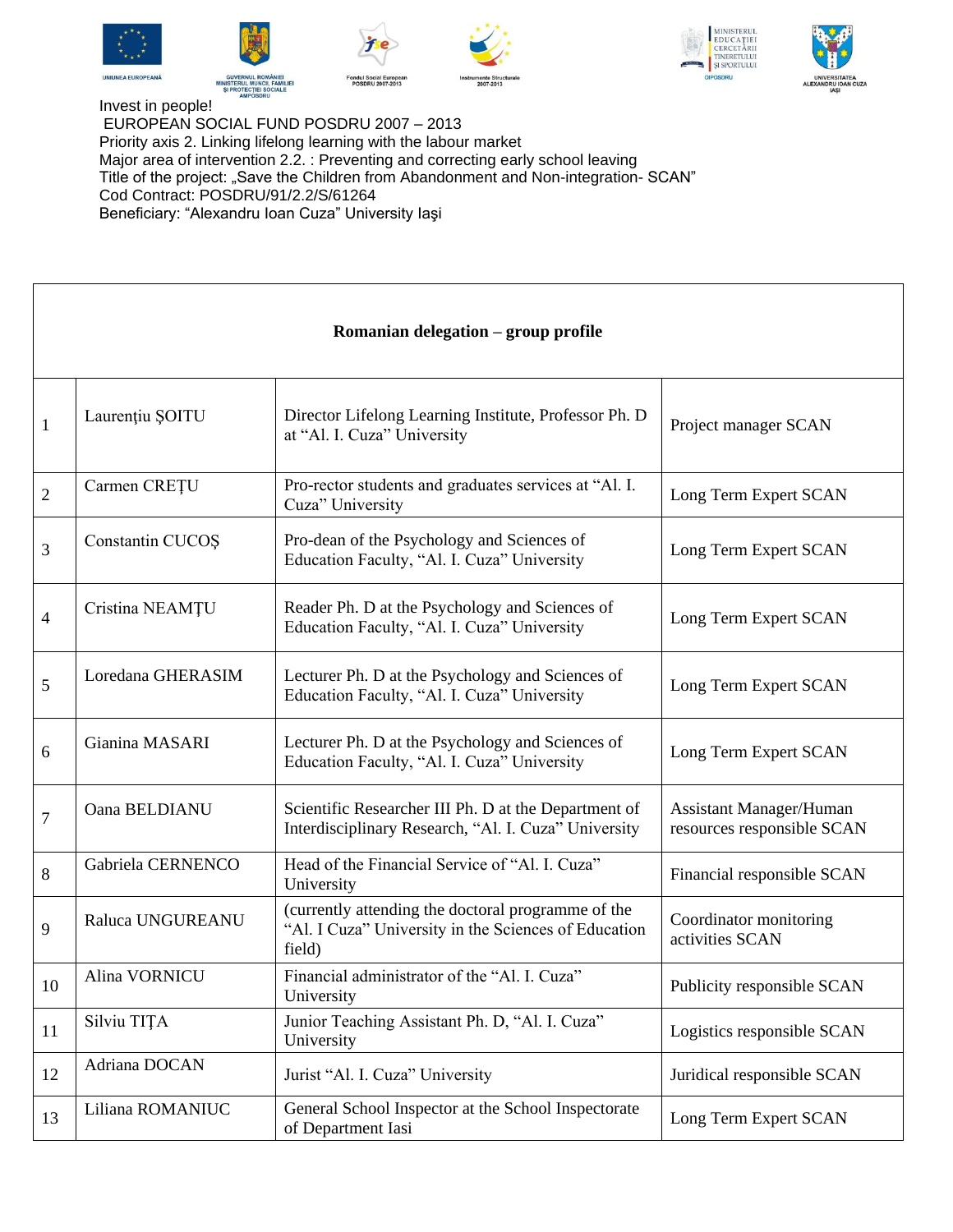











Invest in people! EUROPEAN SOCIAL FUND POSDRU 2007 – 2013 Priority axis 2. Linking lifelong learning with the labour market Major area of intervention 2.2. : Preventing and correcting early school leaving Title of the project: "Save the Children from Abandonment and Non-integration- SCAN" Cod Contract: POSDRU/91/2.2/S/61264 Beneficiary: "Alexandru Ioan Cuza" University Iaşi

| 14 | Turcu Mihaela Daniela              | School Inspector at the School Inspectorate of<br>Department Braila             | Long Term Expert SCAN  |
|----|------------------------------------|---------------------------------------------------------------------------------|------------------------|
| 15 | Mariana POP                        | General School Inspector at the School Inspectorate<br>of Department Maramures  | Long Term Expert SCAN  |
| 16 | Horia Alexandru<br><b>NEGRESCU</b> | School Inspector at the School Inspectorate of<br>Department Botosani           | Long Term Expert SCAN  |
| 17 | Felicia Stela IONESCU              | General School Inspector at the School Inspectorate<br>of Department Mures      | Long Term Expert SCAN  |
| 18 | Landiana MIHNEVICI                 | General School Inspector at the School Inspectorate<br>of Department Vaslui     | Long Term Expert SCAN  |
| 19 | Mihaela MOCANU                     | Scientific Researcher at the Department of<br><b>Interdisciplinary Research</b> | Short Term Expert SCAN |

## **Group profile SCAN**

The group will include 19 persons as following:

- The management team: project manager, human resources responsible, financial responsible, juridical responsible, monitoring coordinator, logistics responsible, publicity responsible
- 11 long term experts including 6 school inspectors from the project partners
- 1 short term expert

Gender equality

- 4 men
- 15 women

Profession:

- 1 Pro-rector of the "Al. I Cuza" University
- 1 Pro-dean of the Psychology and Sciences of Education Faculty
- 6 school inspectors and among them 2 General Inspectors
- 11 Ph. D professors of the "Al. I Cuza" University

## **Expectances:**